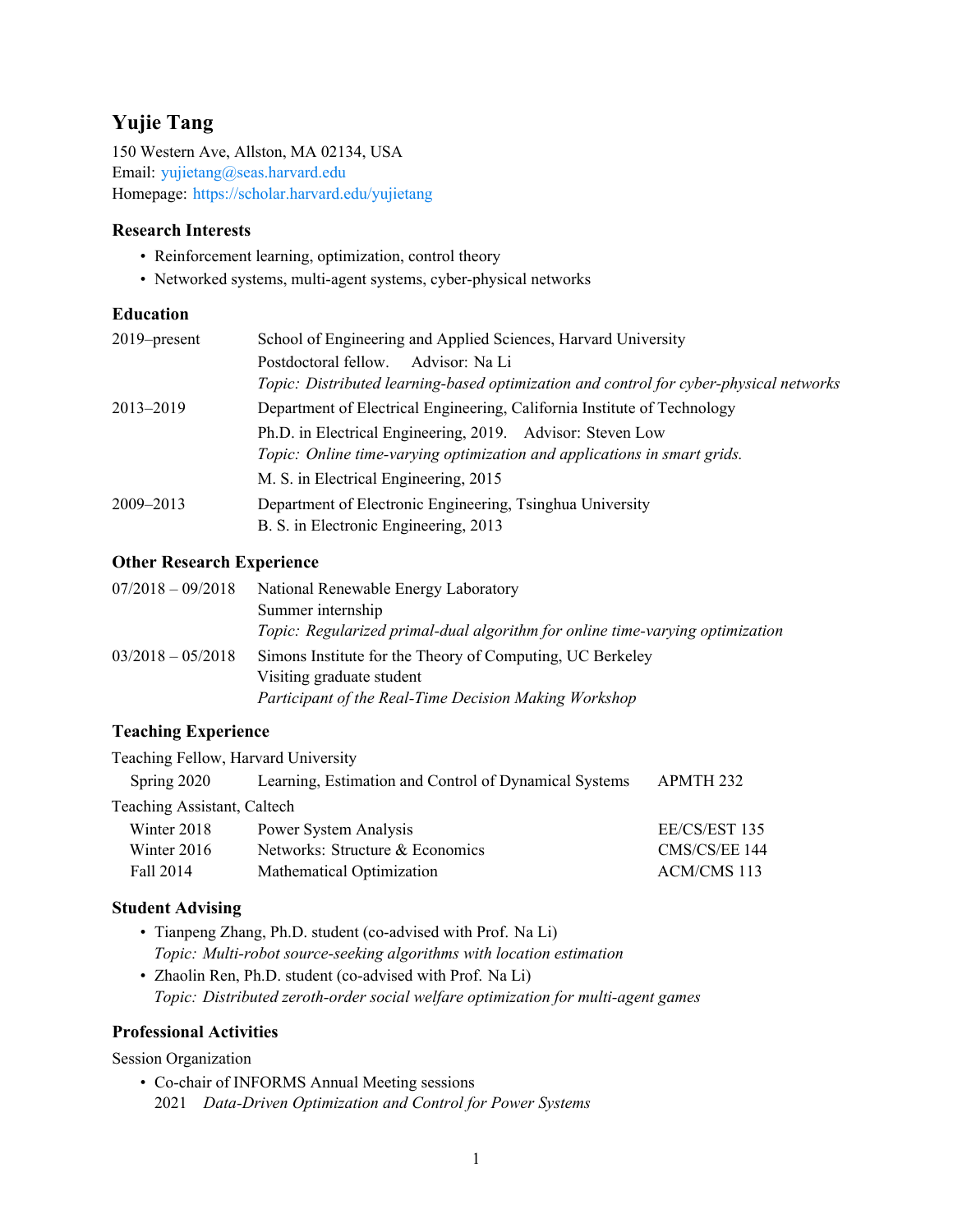- 2020 *Real-Time and Online Optimization for Power Systems*
- 2018 *Time-Varying Optimization and Learning in Power Systems*

Technical Program Committee

• ACM/IEEE International Conference on Cyber Physical Systems (ICCPS), 2020 & 2021.

Reviewer

- Automatica, IEEE Transactions on Automatic Control, IEEE Transactions on Control of Network Systems, IEEE Transactions on Power Systems, IEEE Transactions on Smart Grid, IEEE Transactions on Sustainable Energy, IEEE Control Systems Letters, Systems & Control Letters
- American Control Conference, IEEE Conference on Decision and Control, Power Systems Computation Conference, Learning for Dynamics & Control (L4DC)

#### **Publications**

**Preprints** 

- [P1] Xin Chen, **Yujie Tang** and Na Li. "Improve single-point zeroth-order optimization using high-pass and low-pass filters." Available at [https://arxiv.org/abs/2111.01701.](https://arxiv.org/abs/2111.01701)
- [P2] **Yujie Tang**, Vikram Ramanathan, Junshan Zhang and Na Li. "Communication-efficient distributed SGD with compressed sensing," submitted to *IEEE Control Systems Letters*, under review. Available at [https://scholar.harvard.edu/files/yujietang/files/comm-eff-SGD-full.pdf.](https://scholar.harvard.edu/files/yujietang/files/comm-eff-SGD-full.pdf)
- [P3] **Yujie Tang**,\* Yang Zheng\* and Na Li. "Analysis of the optimization landscape of linear quadratic Gaussian (LQG) control," submitted to *Mathematical Programming*, under review. Available at [https:](https://arxiv.org/abs/2102.04393) [//arxiv.org/abs/2102.04393.](https://arxiv.org/abs/2102.04393)
- [P4] Xin Chen, Guanna Qu, **Yujie Tang**, Steven Low and Na Li. "Reinforcement learning for decision-making and control in power systems: Tutorial, review, and vision," submitted to *IEEE Transactions on Smart Grid*, under review. Available at [https://arxiv.org/abs/2102.01168.](https://arxiv.org/abs/2102.01168)
- [P5] **Yujie Tang**, Zhaolin Ren and Na Li. "Zeroth-order feedback optimization for cooperative multi-agent systems," submitted to *Automatica*, under review. Available at [https://arxiv.org/abs/2011.09728.](https://arxiv.org/abs/2011.09728)
- [P6] **Yujie Tang**, Emiliano Dall'Anese, Andrey Bernstein and Steven Low. "Running primal-dual gradient method for time-varying nonconvex problems," submitted to *SIAM Journal on Control and Optimization*, under review. Available at [https://arxiv.org/abs/1812.00613.](https://arxiv.org/abs/1812.00613)

Journal Articles

- [J1] Yingying Li,\* **Yujie Tang**,\* Runyu Zhang and Na Li. "Distributed reinforcement learning for decentralized linear quadratic control: A derivative-free policy optimization approach," *IEEE Transactions on Automatic Control*. Available at [https://arxiv.org/abs/1912.09135.](https://arxiv.org/abs/1912.09135)
- [J2] **Yujie Tang**, Junshan Zhang and Na Li. "Distributed zero-order algorithms for nonconvex multi-agent optimization," *IEEE Transactions on Control of Network Systems*, vol. 8, no. 1, pp. 269–281, Mar. 2021.
- [J3] **Yujie Tang**, Guannan Qu and Na Li. "Semi-global exponential stability of primal-dual gradient dynamics for constrained convex optimization," *Systems & Control Letters*, vol. 144, Oct. 2020.
- [J4] **Yujie Tang**, Krishnamurthy Dvijotham and Steven Low. "Real-time optimal power flow," *IEEE Transactions on Smart Grid*, vol. 8, no. 6, pp. 2963–2973, Nov. 2017.
- [J5] **Yujie Tang** and Steven H. Low. "Optimal placement of energy storage in distribution networks," *IEEE Transactions on Smart Grid*, vol. 8, no. 6, pp. 3094–3103, Nov. 2017.
- [J6] Qiuyu Peng, **Yujie Tang** and Steven Low. "Feeder reconfiguration in distribution networks based on convex relaxation of OPF," *IEEE Transactions on Power Systems*, vol. 30, no. 4, pp. 1793–1804, Jul. 2015.

<sup>\*</sup>Equal contribution.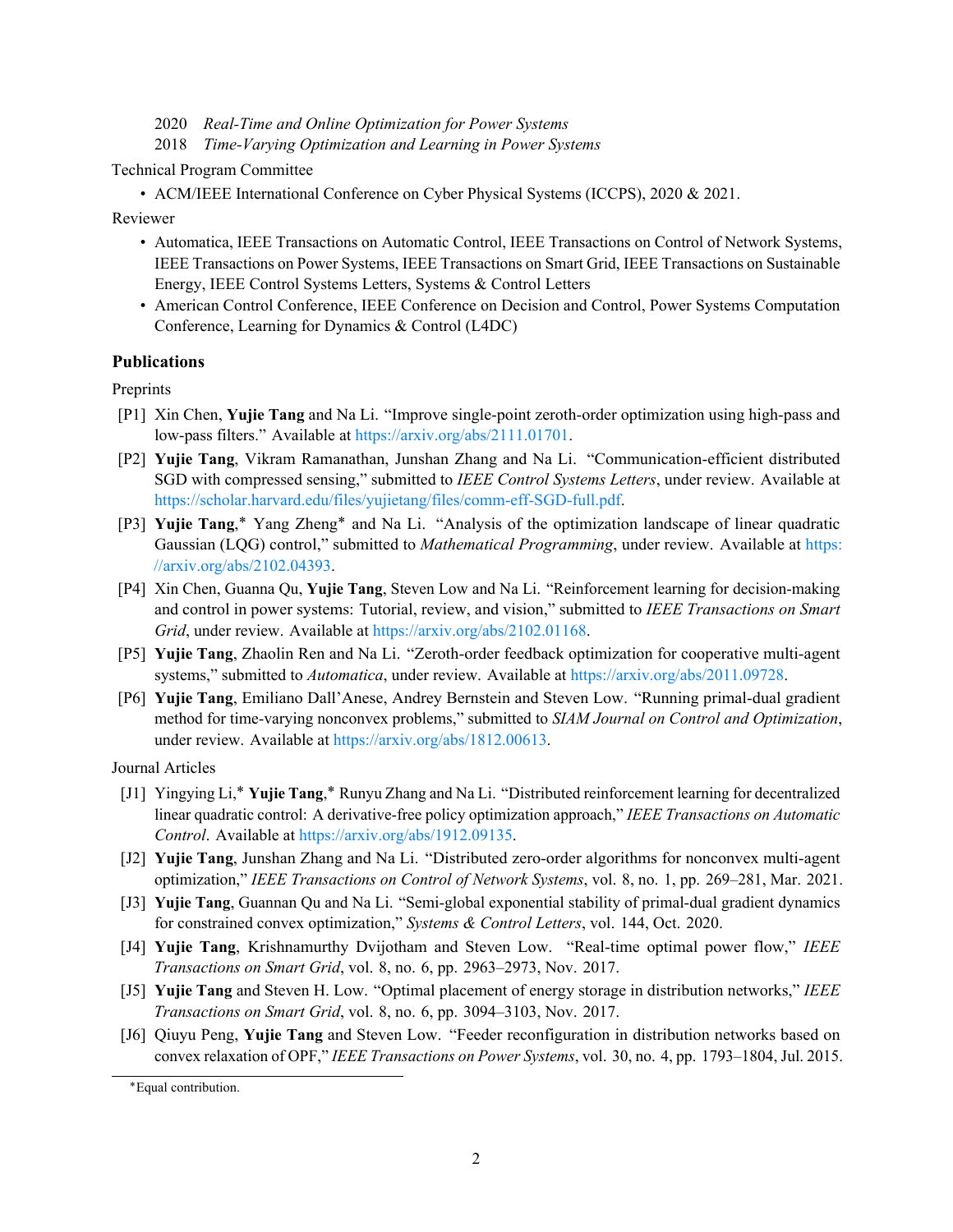[J7] **Yujie Tang**, Laming Chen and Yuantao Gu. "On the performance bound of sparse estimation with sensing matrix perturbation," *IEEE Transactions on Signal Processing*, vol. 61, no. 17, pp. 4372–4386, Sep. 2013.

#### Conference Papers

- [C1] Tianpeng Zhang, Victor Qin, **Yujie Tang** and Na Li. "Source seeking by dynamic source location estimation," in *2021 IEEE/RSJ International Conference on Intelligent Robots and Systems (IROS)*, Sep. 2021.
- [C2] **Yujie Tang**,\* Yang Zheng\* and Na Li. "Analysis of the Optimization Landscape of Linear Quadratic Gaussian (LQG) Control," in *Proceedings of the 3rd Conference on Learning for Dynamics and Control (L4DC)*, pp. 599–610, Jun. 2021.
- [C3] **Yujie Tang**, Zhaolin Ren and Na Li. "Zeroth-order feedback optimization for cooperative multi-agent systems,"in *Proceedings of the 59th IEEE Conference on Decision and Control (CDC)*, pp. 3649–3656, Dec. 2020.
- [C4] **Yujie Tang** and Steven Low. "A second-order saddle point method for time-varying optimization," in *Proceedings of the 58th IEEE Conference on Decision and Control (CDC)*, pp. 3928–3935, Dec. 2019.
- [C5] **Yujie Tang** and Na Li. "Distributed zero-order algorithms for nonconvex multi-agent optimization," in *Proceedings of the 57th Annual Allerton Conference on Communication, Control, and Computing (Allerton)*, pp. 781–786, Sep. 2019.
- [C6] **Yujie Tang**, Emiliano Dall'Anese, Andrey Bernstein and Steven H. Low. "A feedback-based regularized primal-dual gradient method for time-varying nonconvex optimization," in *Proceedings of the 57th IEEE Conference on Decision and Control (CDC)*, pp. 3244–3250, Dec. 2018.
- [C7] **Yujie Tang** and Steven Low. "Distributed algorithm for time-varying optimal power flow," in *Proceedings of the 56th IEEE Conference on Decision and Control (CDC)*, pp. 3264–3270, Dec. 2017.
- [C8] **Yujie Tang** and Steven H. Low. "Optimal placement of energy storage in distribution networks," in *Proceedings of the 55th IEEE Conference on Decision and Control (CDC)*, pp. 3258–3264, Dec. 2016.

#### **Invited Talks and Contributed Posters**

| 10/2021 | Dartmouth College, USA                                                                           |
|---------|--------------------------------------------------------------------------------------------------|
|         | Linear Quadratic Control from an Optimization Viewpoint                                          |
| 06/2021 | UC Davis, USA                                                                                    |
|         | Communication-Efficient Distributed SGD with Compressed Sensing                                  |
| 06/2021 | Learning for Dynamics & Control (L4DC) 2021, Oral Presentation                                   |
|         | Analysis of the Optimization Landscape of Linear Quadratic Gaussian (LQG) Control                |
| 11/2020 | <b>INFORMS Annual Meeting 2020</b>                                                               |
|         | Distributed Reinforcement Learning for Decentralized Linear Quadratic Control: A Derivative-Free |
|         | Policy Optimization Approach                                                                     |
| 06/2020 | Learning for Dynamics & Control (L4DC) 2020, Poster Session                                      |
|         | Distributed Reinforcement Learning for Decentralized Linear Quadratic Control: A Derivative-Free |
|         | Policy Optimization Approach                                                                     |
| 10/2019 | INFORMS Annual Meeting 2019, Seattle, WA, USA                                                    |
|         | Distributed Zero-Order Algorithms for Nonconvex Optimization                                     |
| 11/2018 | CPS PI Meeting 2018, Alexandria, VA, USA, Poster Session                                         |
|         | • Time-Varying Optimization and Real-Time Optimal Power Flow                                     |
|         | • Optimal Placement of Energy Storage in Distribution Networks                                   |
| 05/2018 | Duke University, USA                                                                             |
|         | Real-Time Optimization of Distributed Energy Resources                                           |